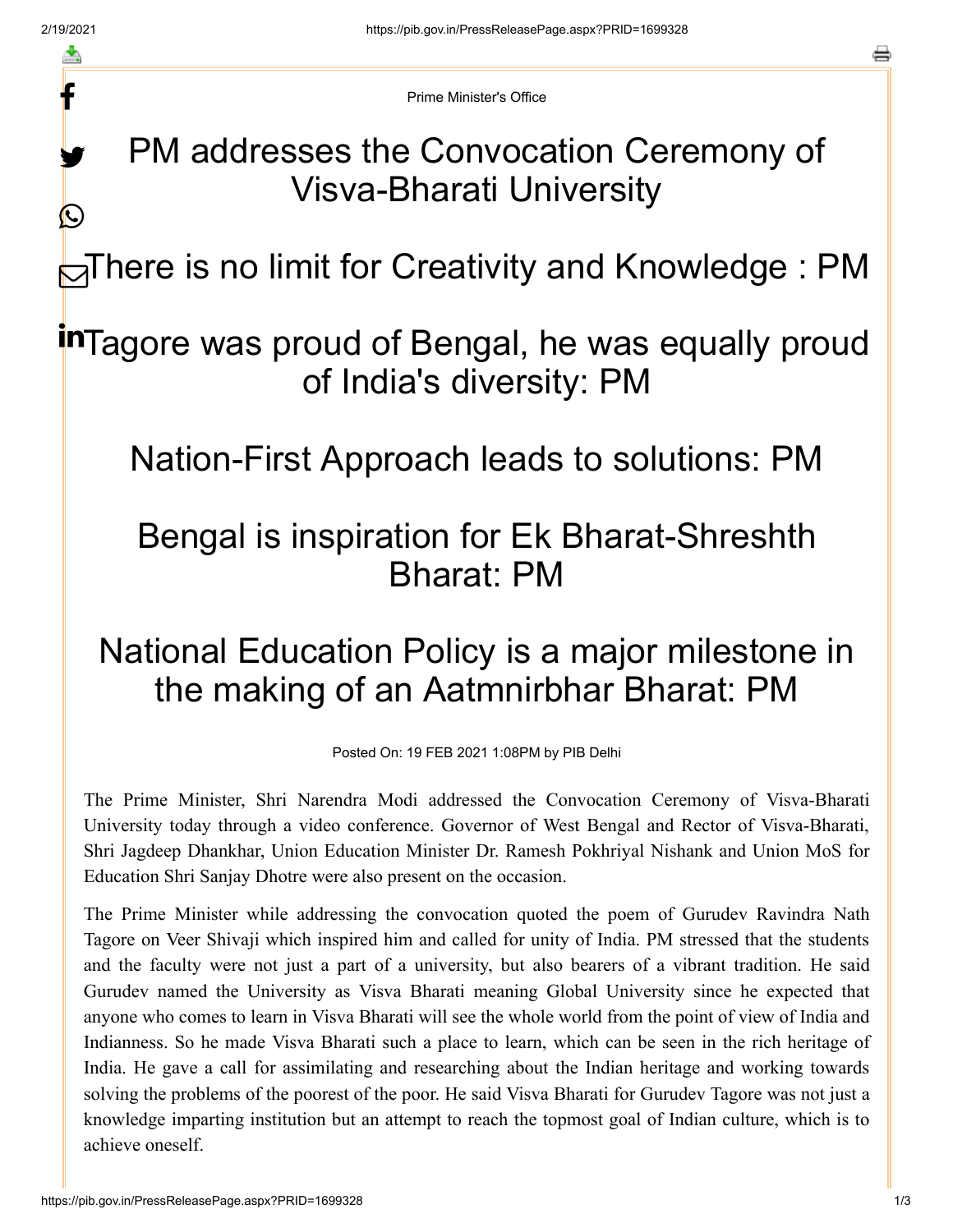The Prime Minister said Gurudev believed that we have to discover ourselves among the varied Ideologies and differences. PM said that Tagore used to be proud of Bengal but at the same time, he was equally proud of India's diversity. And it was due to Gurudev's vision that humanity thrives under the open sky of Santiniketan. He praised Visva Bharati as an unending sea of knowledge in itself, the foundation of which was laid for experience-based education. He said there is no limit to creativity and knowledge. It was with this thought that Gurudev founded this great university. PM urged the students to Calways remember that knowledge, thought and skill are not static but a dynamic and continuous process. He said responsibility comes with knowledge and power. Just as one has to be restrained and sensitive while in power, every scholar also has to be responsible towards those who do not have knowledge. f

The Prime Minister, while addressing the students said Your knowledge is not only yours but society's and is the heritage of the country. Your knowledge and skill can make a nation proud or can push society into the darkness of slander and ruin. He said many who are spreading terror and violence across the world are highly educated, highly skilled. On the other hand there are people who are risking their lives and stationed at hospitals and labs to save people from a pandemic like COVID. He said this is not about ideology but mindset, whether it is positive or negative. There is scope for both and paths are open for both. He urged the students to decide whether they want to be part of the problem or the solution. He added if they put the nation first then their every decision will move towards some solution. He advised the students not to be afraid of taking a decision. He said as long as the youth of the country have the passion to innovate, take risks and move forward, then there is no worry about the future of the country. He assured the Government's support for the youth in this endeavour. in

Recalling the historical strength of the traditional Indian education system, the Prime Minister referred to Gandhian Shri Dharampal's book 'The Beautiful Tree- Indigenous Indian Education in the Eighteenth Century'. He said that the 1820 survey had said that there was more than one gurukul in every village which were linked with the local temples and literacy rate was estimated to be very high. This was recognized by the British scholars also. Shri Modi said, Gurudev Ravindranath developed systems in Visva Bharti which were the medium of modernising Indian education and freeing it from the shackles of slavery.

Similarly, the new National Education Policy also breaks old restrictions and allows students to realize their full potential. It allows flexibility in selection of subjects and medium of instruction. The policy promotes entrepreneurship and self employment; research and innovation. 'This education policy is a major milestone in the making of an Aatmnirbhar Bharat', said the Prime Minister. The Prime Minister informed that scholars have recently been given free access to lakhs of journals by the Government. This year's budget has proposed 50 thousand crore in 5 years for research through the National Research Foundation. This Education Policy has made provision for the Gender Inclusion Fund that will give the girls new confidence. Higher drop out rate of girls was deeply studied and arrangements were made for entry-exit options and yearly credit in the degree courses.

Calling Bengal inspiration for Ek Bharat-Shreshth Bharat, the Prime Minister said that Visva Bharati will play a big role in the 21st century knowledge economy, taking Indian knowledge and identity to every corner of the world. Shri Modi called upon the students of the prestigious institute to prepare a vision document for next 25 years about the 25 biggest goals of Visva Bharati in 2047. The Prime Minister